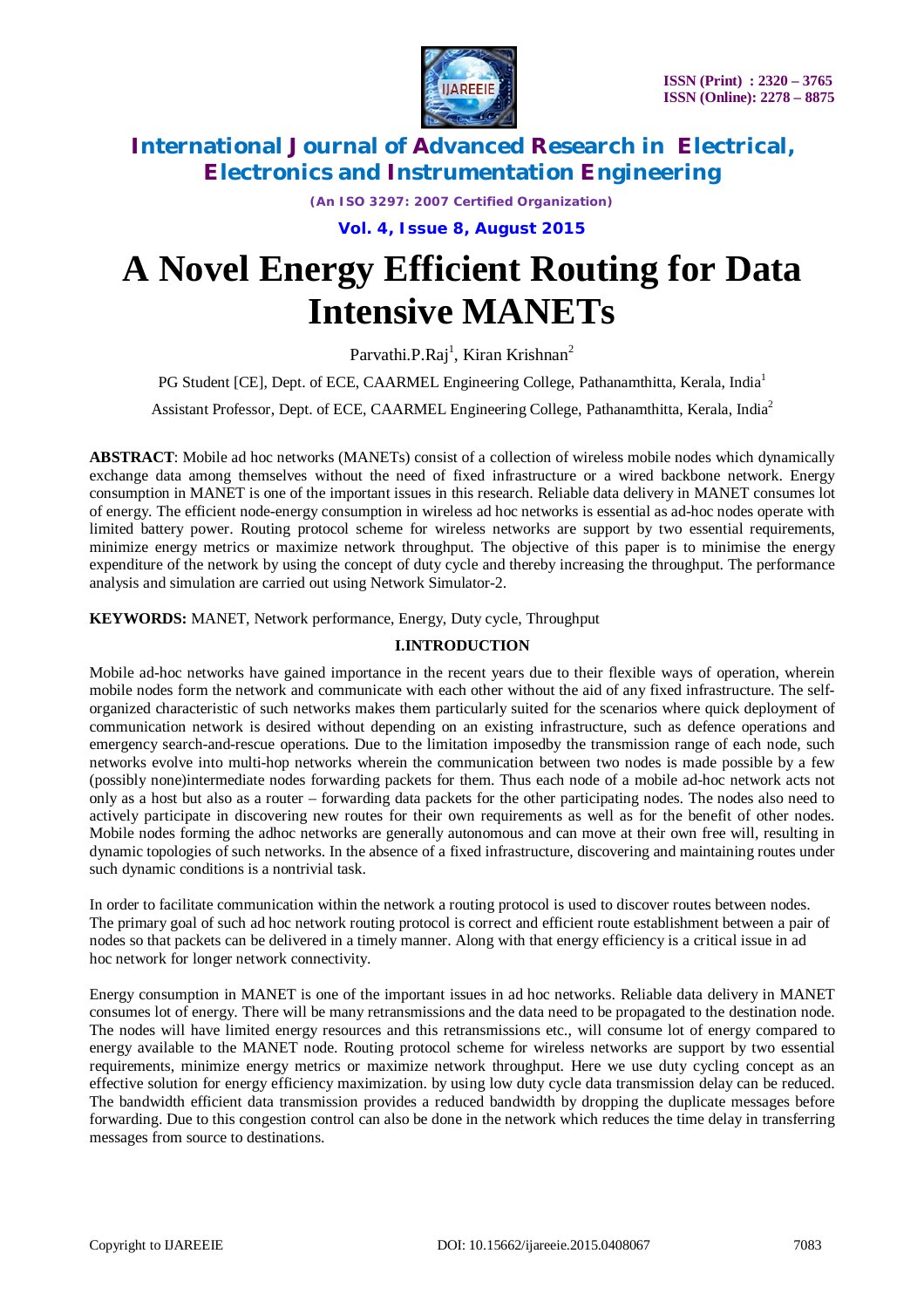

*(An ISO 3297: 2007 Certified Organization)*

### **Vol. 4, Issue 8, August 2015**

#### **II.RELATED WORKS**

There are Different routing protocols to minimize the energy consumption in ad hoc networks. May Cho Aye and Aye Moe Aung present an energy efficient multipath routing for mobile ad hoc networks[1]. In this paper they propose an energy efficient multipath routing protocol for choosing energy efficient path. This system also considers transmission power of nodes and residual energy as energy metrics in order to maximize the network lifetime and to reduce energy consumption of mobile nodes. The objective of this system is to find an optimal route based on two energy metrics while choosing a route to transfer data packets. This system is provided to reduce energy consumption and end to end delay to improve the network lifetime and throughput.

In optimized energy aware routing (OEAR) [2] scheme, SeemaVerma, Rekha Agarwal and Pinki Nayak presents an which finds the most stable path out of the entire existing paths from source to destination using on-demand routing. This algorithm not only considers energy of the node while selecting the route but also takes into account the number of packets buffered in the node. More number of buffered packets means remaining energy will be less and time taken to deliver a packet will be more. Further optimization in energy is done by varying the transmission range of the individual nodes. Induty cycle using energy efficient extremely opportunistic Routing Protocol (EEEOR) [3], S.Velmurugan uses duty cycle to asynchronous sleep-wake scheduling is an effective mechanism to reduce energy consumption by appropriately arranging nodes to sleep. This maximizes the network lifetime.

### **III.THE PROPOSED PROTOCOL**

In route discovery phase, the source node initiates the RREQ message to the destination node. When the destination node receives the Route Request (RREQ) packet, it will produce the Route Reply (RREP) packet and send back to the source node. The RREQ packet will be received by the intermediate nodes within the range of wireless transmission. If these nodes are not destination and do not receive the RREQ with the same packet ID, they will forward the RREQ.

In route selection phase, when the source node receives the RREPs packets from the neighbour nodes, it starts a timer and collects the RREPs during the period. Then the source node begins to compare the paths having different duty cycle based on the corresponding records and choose the path having shortest duty cycle as the optimal route. Finally, data packets are sent through this path with the transmission power recorded in RREP.

For data transmission we are using bandwidth efficient routing. When a message is sent to the node, that node first determines the message that was send by other node is received for the first time or not. If the message is received for the first time, the node will forward that message, otherwise it drops the message. Each sending message is stamped by the source with a unique sequence number. The duplicates can be detected by storing a record of source and sequence number for previously received messages. So, bandwidth efficient routing provides a reduced bandwidth by dropping the duplicate messages before forwarding. Due to this, congestion control can also be done in the network which reduces the time delay in transmissions.

Bandwidth efficient routing is implemented with respect to the incoming flow rate and available bandwidth; it can able to manage its own queue. Queue is the technique by which the data are sent from storage, one after the other from the sender to avoid unnecessary collision. If large amount of supplementary data packets are comes in the intermediate nodes then some packets may drop by unavailable space in queue of intermediate node, It is just because of queue length is fixed. So here we use an adaptive queue technique. In adaptive queue technique queue length is not fixed it can vary and dependent on number of upcoming data packets. The queue size is also determined by available bandwidth. For this purpose we uses two queues i.e. drop tail queue and priority queue.This adjusting technique integrates the above two queues providing two queues for a communicating device.

Energy conservation is an important issue in ad hoc networks as nodes are usually battery powered. Even though a node may not have any message of its own to transmit, its battery is drained when it acts as a router and forwards packets for other nodes. In ad hoc network, all nodes are deployed anywhere where fast network establishment is required. For route maintenance we are using hello messages and RERR messages. When a node finds a failure of route, it will send a route error (RERR) packet to the previous node to indicate the route breakage. The intermediate node which receives this RERR message informs to the source node. Then the source node will remove the corresponding item from the routing table and switch to alternate path.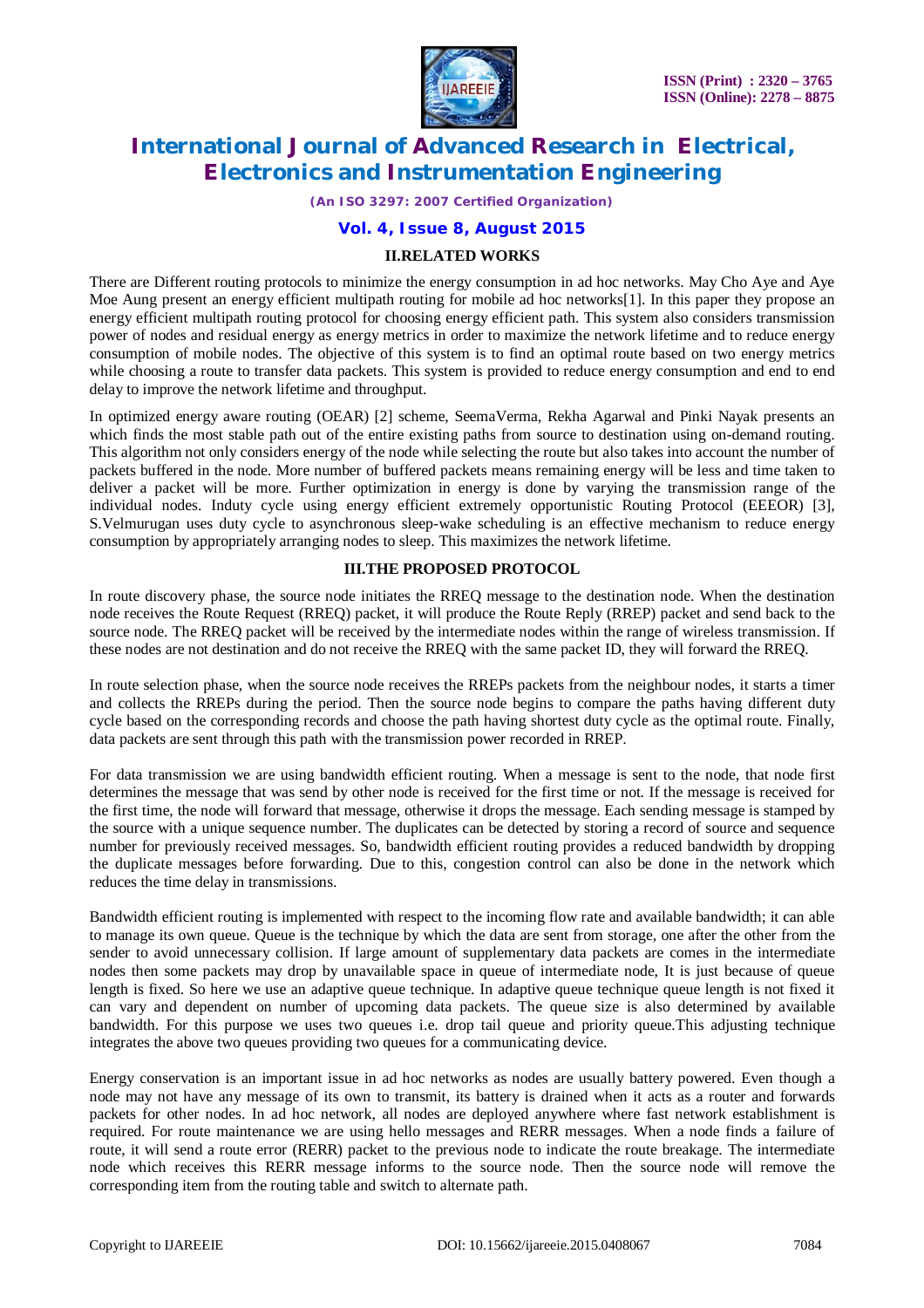

*(An ISO 3297: 2007 Certified Organization)*

### **Vol. 4, Issue 8, August 2015**

#### **IV.DUTY CYCLE BASED DELAY MINIMIZATION**

The source computes the minimum duty cycle for all possible nodes (intermediates) till the destination the path with minimum delay /cycle is chosen to send and receive data. Consider one source and destination having same number of intermediates. The chance of sending data is possible in both the paths but we need to broadcast a RREQ (Route Request) whose corresponding packet is RTS (Request To Send). After sending the RTS, the source will wait for 't1' and 't2' seconds respectively for the two paths. For example, if either of the path encounters a light weight process the waiting time of the source with respect to that path that will be high. There by one path waiting time is greater than the other path. The path with higher wait time is the long duty cycle and the path with lesser wait time is the short duty cycle. Then the source prefer short duty cycle path to minimize the transmission delay.

Duty cycle is the combination of both long and short cycle per transmission. To conserve energy, we are not going to keep the nodes in active state always rather we are switching the nodes from active to sleep when there is no packet to transmit and switching the nodes from sleep to active when there are packets to transmit. The source prefers short duty cycle and makes the long duty cycle nodes to sleep. A node comprises of both long and short cycle and is active in one half of the duty cycle and idle in the other half of the duty cycle .Which means we are not using the entire duty cycle of the node, only one half is used for any transmission. For the first time alone the route is pre-determined from the next transmission onwards, the routes are dynamic for route discovery we are using RTS and broadcast discovers all possible paths and RTS confirms one path among the all. Here the source terminates the links when there is no active transmission that is before transmission, the node checks for the intermediates duty cycle if the duty cycle is long, it terminates if not it transmits data.

#### **V.DUTY CYCLE BASED ENERGY CONSERVATION**

For route discovery route request packets are propagated throughout the network thereby establishing multiple paths at destination node and at the intermediate nodes. In this approach our aim is to minimize the dropping of packets when it delivers from the source to destination. A duty cycle is the percentage of one period in which a signal is active. A period is the time it takes for a signal to complete an on-and-off cycle.

In our algorithm, we propose that after getting one path the nodes of that path are going to the sleep mode to avoid unnecessary energy consumption. In their next requirement they will wake up and participate in path finding procedure. Fig. 1 gives an idea about node's duty cycle. The concept behind this duty cycle is to make a nodesynchronized with its neighbor's node in order to achieve reliable message forwarding, as well as, energy conservation. Having knowledge of its neighbor's duty cycle a node if in an idle state can be changing its state to sleep mode in order to reduce energy consumption. During sleep mode a node stops any computation and communication with its neighbor's node.



From the finite state machine[4], a communication node first listens for incoming message. In our algorithm the control message is sent to all neighbor nodes of a particular node according to its adjacent list. A node listens to this message and receives it. After receiving it will decide which nodes is its neighbor node as given in adjacent listand send the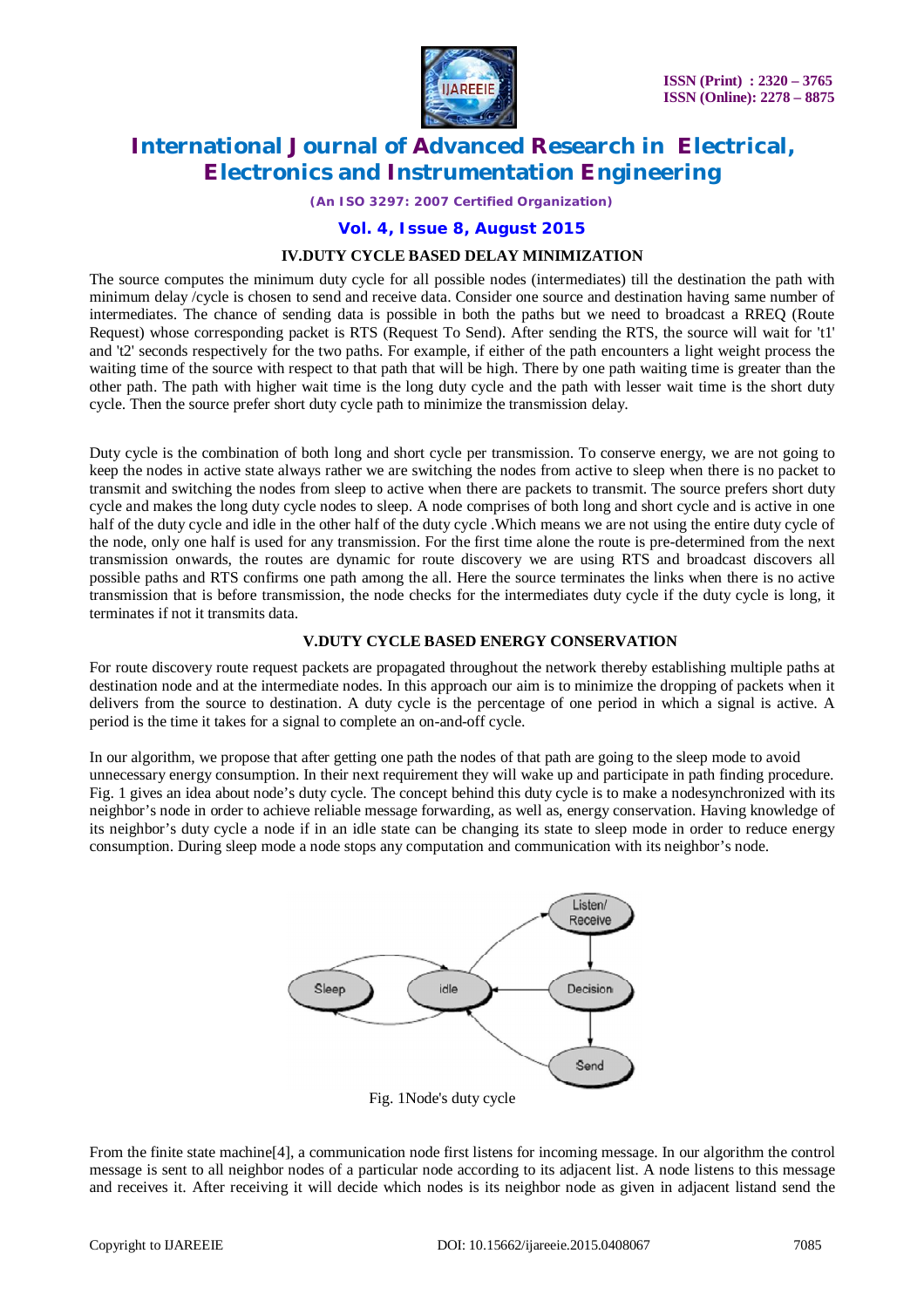

*(An ISO 3297: 2007 Certified Organization)*

### **Vol. 4, Issue 8, August 2015**

control messages to those nodes. This process is repeated till we get the destination node and finding the path. The nodes which have already participated in this pat finding procedure go to idle state, or to Status=0 state, from which node then go to sleep mode in order to reduce energy consumption.

### **VI. SIMULATION RESULTS**

Fig. 2 shows the network topology and data transmission. Here the nodes are distributed in the network. The paths for data transmission are selected based on the duty cycle.



### Fig. 2Network Topology

Fig. 3 shows the energy consumption graph plotted between short cycle and energy utilization. when cycle count increases the energy is decreasing .When the duty cycle begins, the node transmits data with the amount of energy left back i.e. the residual energy .The duty cycle algorithm utilizes lesser amount of energy from the available residual energy for transmission which indirectly means we are prolonging the node's life time.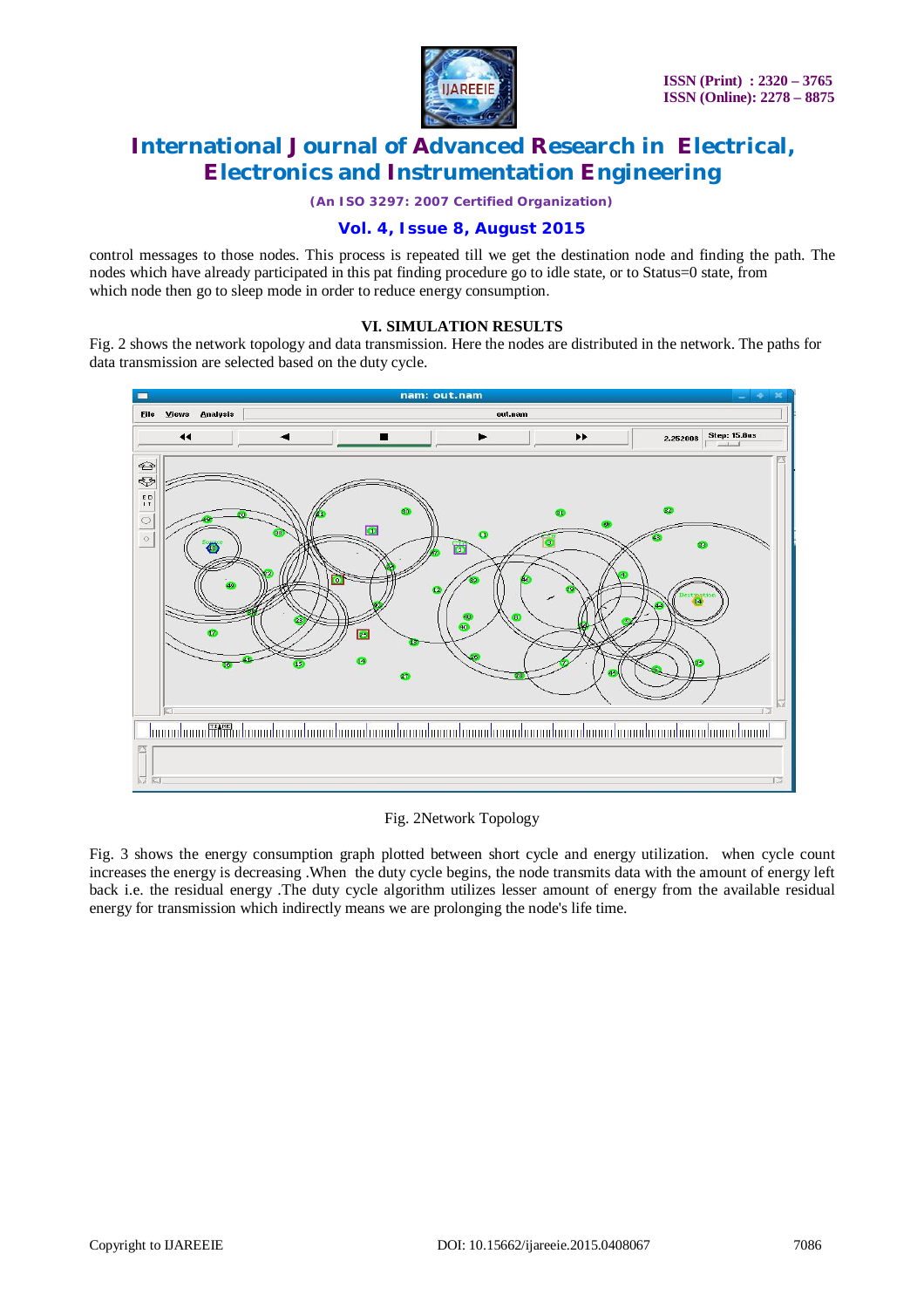

*(An ISO 3297: 2007 Certified Organization)*

### **Vol. 4, Issue 8, August 2015**



Fig. 3 Energy vs. Short cycle

Fig. 4 shows the throughput graph plotted between data rate and time. Throughput is the data transferred or handled per unit time. The proposed method increases the throughput of the network.



Fig. 4 Data rate vs. Time

Fig. 5 shows arrival rate graph. The data transferred between two nodes for a particular time limit is called arrival rate. Here the end to end delay decreases arrival rate increases.